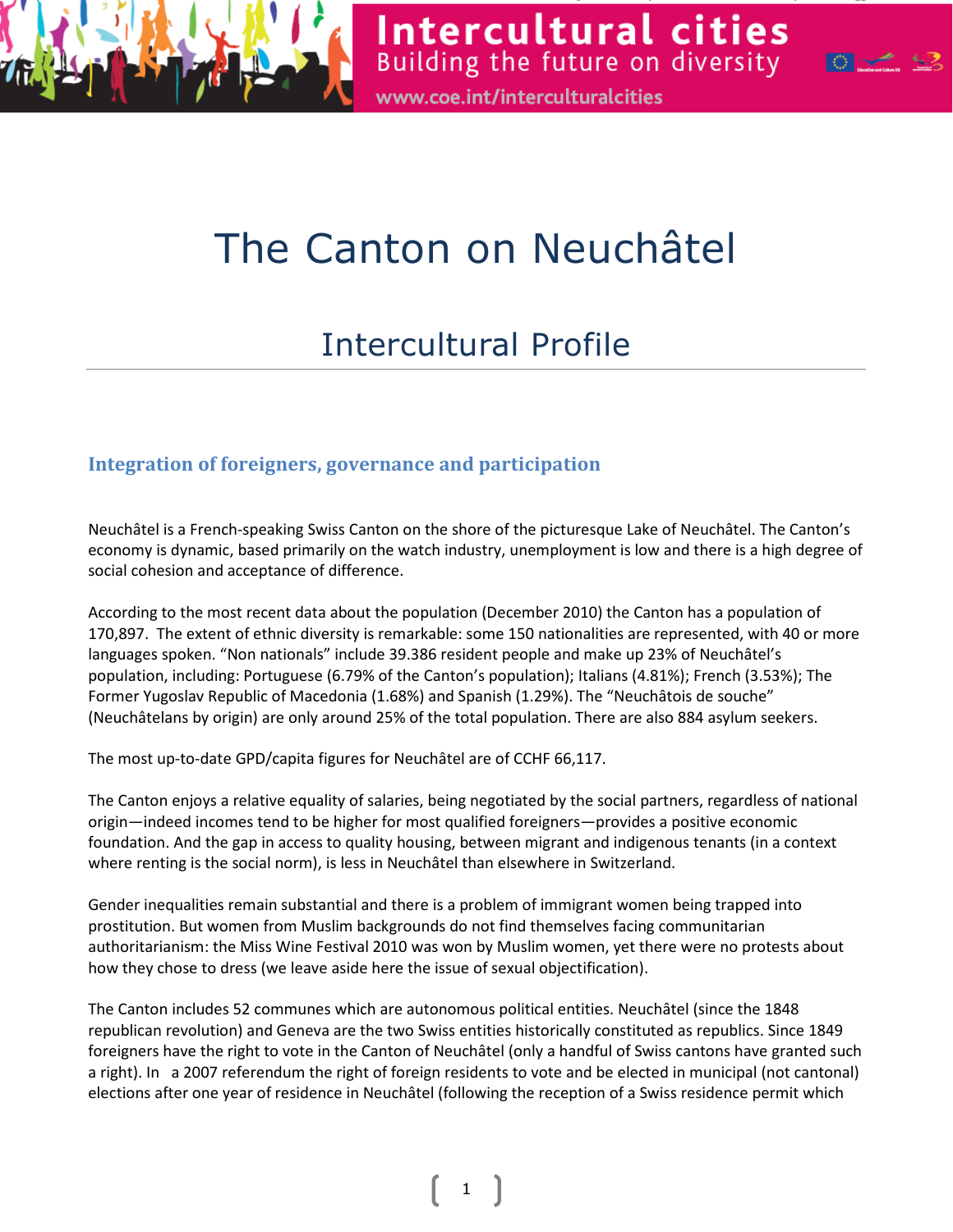requires 5 years of residence in the country) was accepted. In the June 2008 elections 12 elected representatives were foreign nationals.

Against the background nationally of strengthening populist politics exploiting anxieties about immigration, Neuchâtel was one of Switzerland's four cantons to vote against the banning of minarets at the recent (controversial) referendum. It has a significant history of openness. The right to vote at the municipal level was granted in 1849 to foreigners settled in Neuchâtel. The right to vote was extended at the cantonal level in 2000. Since 2007, after five years of residency they can stand for local government positions and they can be elected at both legislative and executive levels. The emergence of foreigners among elected cantonal representatives is changing public perceptions.

## Intercultural commitment

A number of initiatives implemented by the Neuchâtel Canton concern its commitment to the intercultural approach. The canton has formally adopted a public statement and implemented an intercultural strategy and action plan. It has allocated a budget for the implementation of its intercultural strategy and action plan, including an evaluation process for its intercultural strategy. As a result, Neuchâtel Canton has a dedicated cross-departmental co-ordination structure which is responsible for its intercultural strategy and action plan. The Canton runs an intercultural cities webpage.

Local citizens who have done an exceptional thing to encourage intercultural in the local community are acknowledged. Among the various activities, the Neuchâtel intercultural library supports learners of French in both their new and native languages by providing books. In this way, parents have materials for reading to their children in their first language, thus supporting the children's L1 acquisition and development, while allowing parents to maintain their roles as educators for their children. Additionally, children have access to French in order to acquire and develop their L2.

The political aim of the intercultural strategy is social cohesion. Integration is seen as the long-term solution to this challenge but not the goal in itself. As a result, there is never a point where it is thought that the job has been done and the perspective is dynamic rather than static.

Does it work? The Canton has developed 21 indicators of integration, allowing any individual's level to be established—measures such as length of stay, working time, financial autonomy, language acquisition, crimes, debts, bringing up children, associational activity. But this can't address be aggregation how integrated society is as a whole.

## Governance of intercultural policies

The success of Neuchâtel's intercultural policy (Neuchâtel has the best score on the Intercultural cities INDEX) is due to a large extent to the multi-layered and yet coherent and effective system of governance of diversity in place based on the canton law of 1996 (first of the type in Switzerland) and the new Cantonal constitution of 2002. The governance system consists of: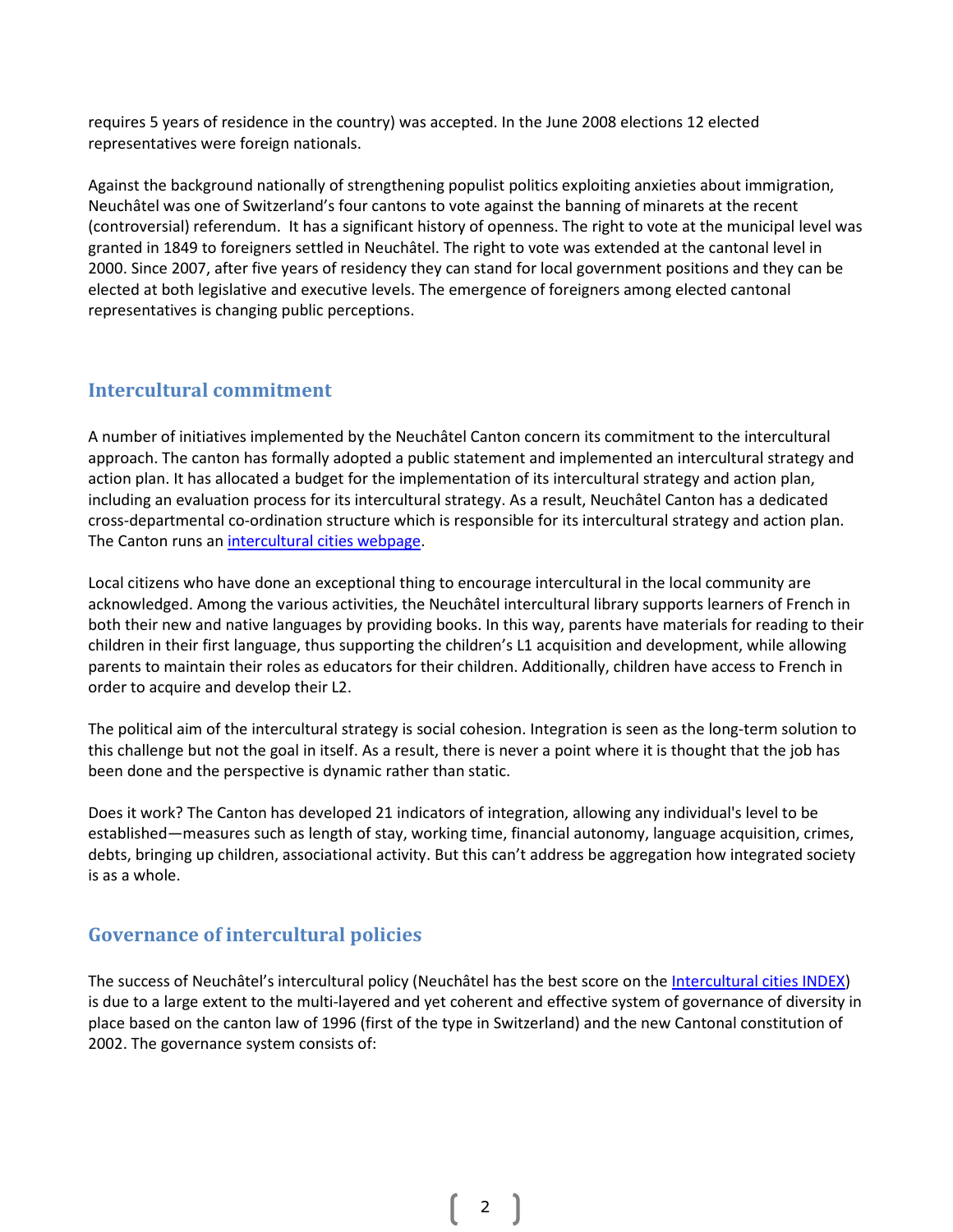1. A Multicultural Cohesion service with multi-cultural staff of 15 who speak between them many of the 95 languages present in the community. The Service has a mandate to work with other institutions at all levels and take policy initiatives. The Office has a good operational capacity and an integrated approach including several policy fields. Meeting the challenge of this diversity can clearly not be done by the Canton alone. It operates via a vast network of associations—African, Latin-American, Islamic, Turkish, Kosovan, Albanian, Macedonian which provides a vehicle for consultation and programme implementation.

The role of the Service is to apply the Cantonal Law on the Integration of Foreign Nationals, of 26 August 1996, aiming at mediating and fostering harmonious relations between Swiss people and foreign nationals and to promote the integration of foreigners in the Neuchâtel canton. It oversees the Multicultural Cohesion Service (Service de la cohésion multiculturelle - COSM) under the responsibility of the Departement of the economy

It works in close co-operation with the Working Community for the Integration of Foreigners (Communauté de travail pour l'intégration des étrangers - CTIE), see below.

The Service has three principal and very important functions with regard to integration policy. It acts as

- a specialised contact centre,
- as the cantonal Commissioner for Foreign Nationals and
- as a logistical body for the CTIE (see below), migrant organisations and the groups concerned by the various aspects of the presence of foreign and migrant populations.

The Service offers interpretation and mediation services, based on a three-party involvement model and a network of 85 mediators (adopting a "pragmatic" – vs. cultural – approach). It includes a unit (Centre de competence integration) providing targeted information in order to promote social and integration policies, as well as a unit (centre de competence) to prevent racism and discrimination.

Along with the welcome programme for new arrivals (ANA) and the Neuchatel's Citizenship Charter, the key integration programmes carried out by the Service are:

- professional integration, including (since 2005) the collaboration with watch enterprises;
- the implementation of the Federal 12 measures concerning integration of pre-primary children;
- preventing forced marriages, an initiative (since 2007) implemented by the Conseil d'Etat including an information campaign and the distribution of over 1000 leaflets;
- the FeNEtre sur le monde programme, including radio broadcasting of significant cultural and sport events paying attention to the migrant integration and intercultural relations dimension;
- the Vivre ici en venant d'ailleurs programme (since 2002) including the publication and the radio broadcasting of narratives by people of foreign origin living in the Canton.
- Targeted information is also available through the InterDialogos review (www.ne.ch/interdialogos) published at La Chaux-de-Fonds.

The Service has been developing a "Integratio Tempo" tool to track and identify key issues and developments concerning the integration of migrants. The tool maps the position of migrants according to two intersecting tensions: inclusion-exclusion and aggregation-segregation. Such mapping produces four main positions. integration, distinction, discrimination, insertion. It is based on 12 basic indicators and some complementary indicators.

2. Committee for the integration of foreigners (CTIE). The Committee has 40 members and function as a consultative body for the Conseil d'Etat (Cantonal government) since 1991, which emits recommendations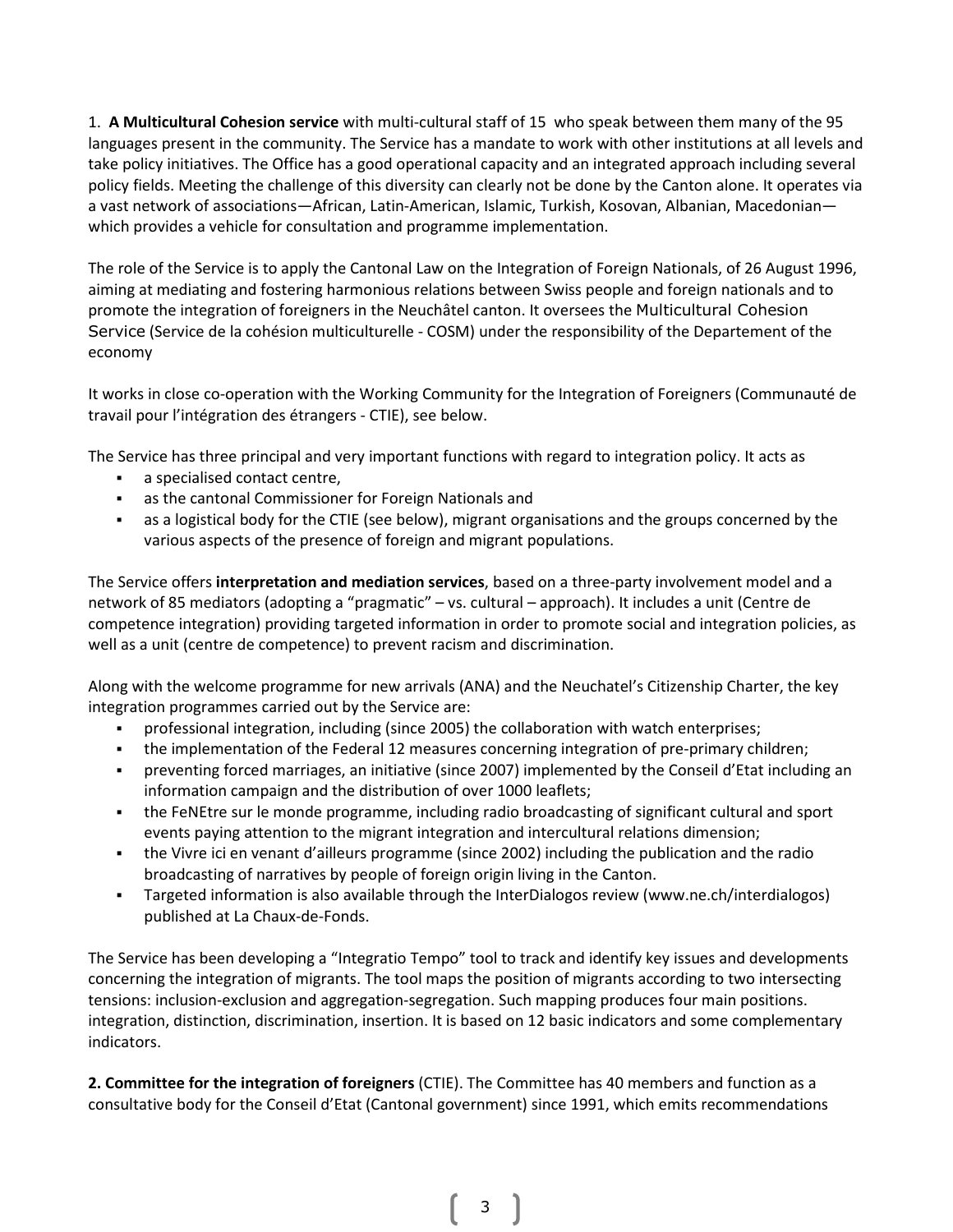which for 15 years have always been adopted by the Conseil l'Etat, and validates the policies and projects of the Service du Delégué aux étrangers. The Committee meets 4 times a year in plenary and holds subcommittee meetings (3-4 time a year for each sub committee).

Committee involves representatives of ethnic communities (but not of religious communities because the Canton is officially secular) in numbers proportionate to the members of the group. The representatives are proposed by the communities and appointed by the Conseil d'Etat (Cantonal government). Representatives of other groups (employers, trade unions) and geographical entities are also included, in particular in subcommittees. For instance the sub-committee on employment and social problems: Italian community, Catholics and Protestants, representatives of the watch and construction industries.

Each session focuses on a theme or an issue such as criminal behavior (with a presentation by the head of police), the cross-border workers (do they "steal" the jobs of locals – a researcher and the head of the observatory explained that there is no job dumping); integration through football; Islam between myth and reality.

The Committee has also an operational budget.

Immigration policy is a competence of the federal level while integration policy is a competence of the local level. Integration policy makes no distinction between people in relation to their legal status. At the same time, some fundamental principles/values have to be respected by all. No other Swiss canton has yet an authority for the fight against racism.

Current priorities for integration policy:

- a) Professional integration. Studies show that non-Europeans are often victims of discrimination.
- b) Housing integration
- c) Citizenship

Although the integration policy of Neuchâtel is considered successful, the Canton's participation in Intercultural cities is motivated by the need to constantly anticipate and be prepared for new challenges since the social context changes constantly and situations are never consolidated. One of the key challenges identified by the Canton is the policy of the federal government restricting immigration and not facilitating integration.

For additional information: The annual reports by the Multicultural Cohesion Service (Service de la cohésion multiculturelle - COSM); the monthly newsletter; an overview of Neuchâtel's management intercultural diversity as example of public politics is provided by Oriane Von Gunten in the four-page article "Swiss interculturality in Neuchâtel".

## Public discourse and welcoming policies

In Switzerland immigration is sometimes feared by the population as a potential source of the dilution of values and non-loyalty. To ensure the universal knowledge of cantonal values, Neuchâtel has developed a charter of citizenship and the civil values which are explained to the newcomers.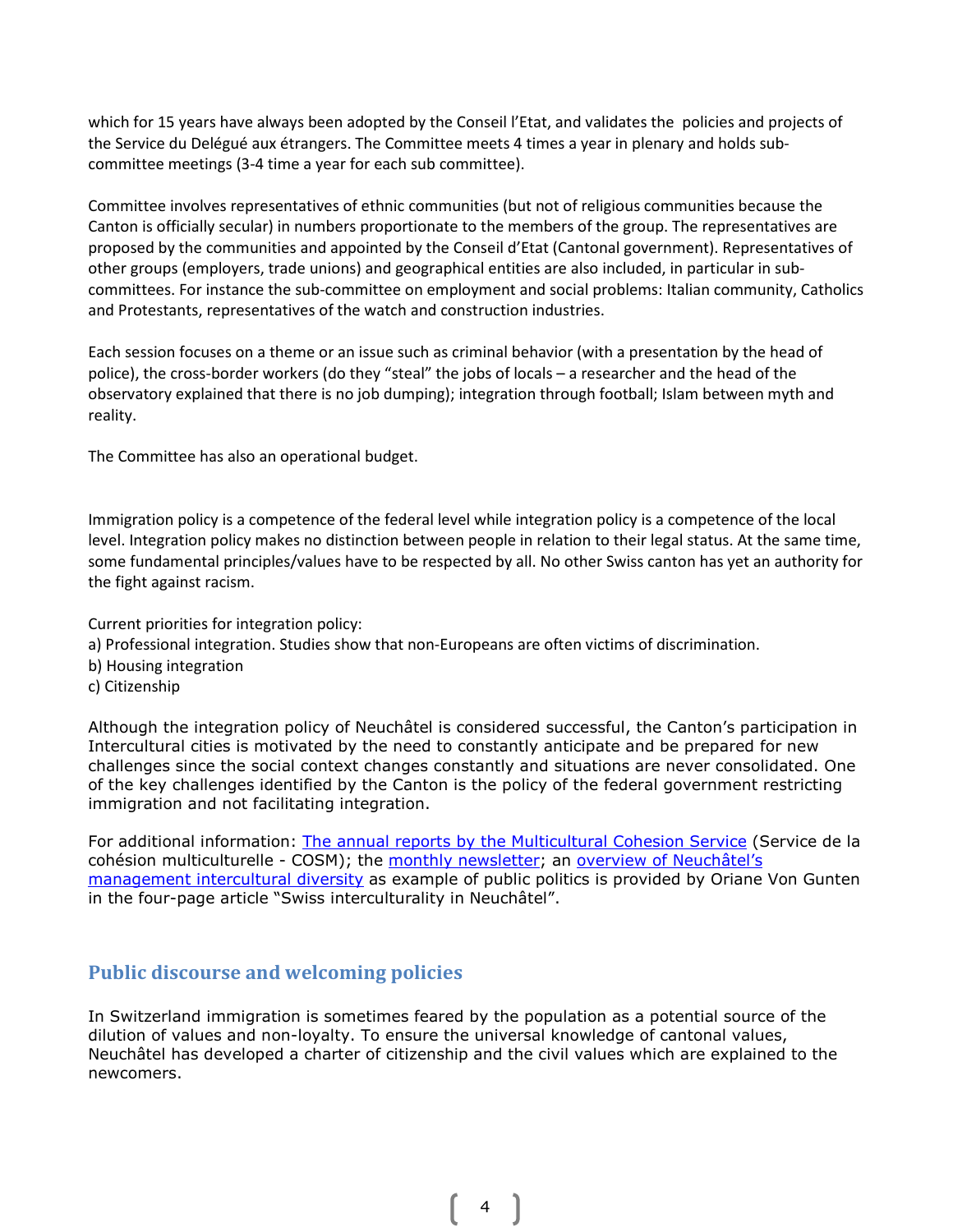The Canton does not force people to learn French but encourage them to do so by participating in all aspects of social life – language learning is seen as a result of this social and cultural integration, not as a condition, and this approach works.

#### The 2006 Neuchàtoi campaign

Neuchàtoi (www.neuchatoi.ch) lasted for 9 months and had great success in attracting 260 000 participants to the 186 manifestations, 561 events. 450 press reports were produced. The campaign followed the 1994 project "Hello, Stanger" and the Muslim weeks in 1998. The campaign has been prepared for 3 years by one full-time person supported later by a small team.

Activities involved theatre shows, educational activities in schools, film projections, gastronomy (local restaurants offering exotic meals), radio and TV emissions, a book with poems and articles by journalists, thematic exhibitions, conferences and debates, poster campaigns, table mats in restaurants, press conferences. The Day of the republic celebration involved speeches by different foreigners and activities involving them on order to work diversity into the foundational myth of the canton.

Partners were foreigners associations, museums, theatres and cultural centres, schools, the university, cinemas, media, public transport, "Passion cinema", Gastro Neuchâtel, youth centres. The main square features big map of the world with little pens indicating passers by's origin, that of their parents and grand parents and showing visually that "everyone is a stranger"…

On top of this each district organised their own cultural and port activities, conferences etc.

The success of the 2007 referendum on voting rights showed that foreigners are regarded more positively than before (the previous referendum on granting municipal voting rights to foreigners had failed).

Since 2009, a remarkable tool is the **Neuchatel's Citizenship Charter**, a text (translated into several languages) that outlines Swiss democracy fundamental principles and which is distributed to every person that is arriving in the Canton. This contrasts with the individual contract of integration in Zürich, in that it presents integration (as in the White Paper on Intercultural Dialogue) as a two-sided process rather than placing the onus on the migrant/refugee to assimilate. The document states that the "Canton of Neuchâtel is a State that quarantees its citizens fundamental freedoms and rights (a liberal State), a State in which people participate in the formation of the common will and the exercise of power (a democratic State), a State that grants its citizens a certain degree of social protection (a social State), a State in which there is no official religion but where religious freedom is the rule (a secular State). Neither Swiss nor foreign nationals have an obligation to adhere to these principles and values. But everyone, whatever their nationality, is expected to abide to Swiss laws and regulations. As the Federal Court has clearly ruled: 'Foreign residents in Switzerland are subject to the same legal framework as Swiss citizens. However, if they come from other cultures, they have no legal obligation to adapt to the Swiss lifestyle'".

This is paired by the Neuchâtel: Welcome leaflet explaining the integration programme.

In order to make integration policies visible the Canton organises an Award programme, the "Salut l'étranger!" prix. It was established in 1995 in order to acknowledge tolerance policies within the Canton. In 2009 it received 20 nominations (it was awarded to the women's group Femmes de Coeur et d'épices).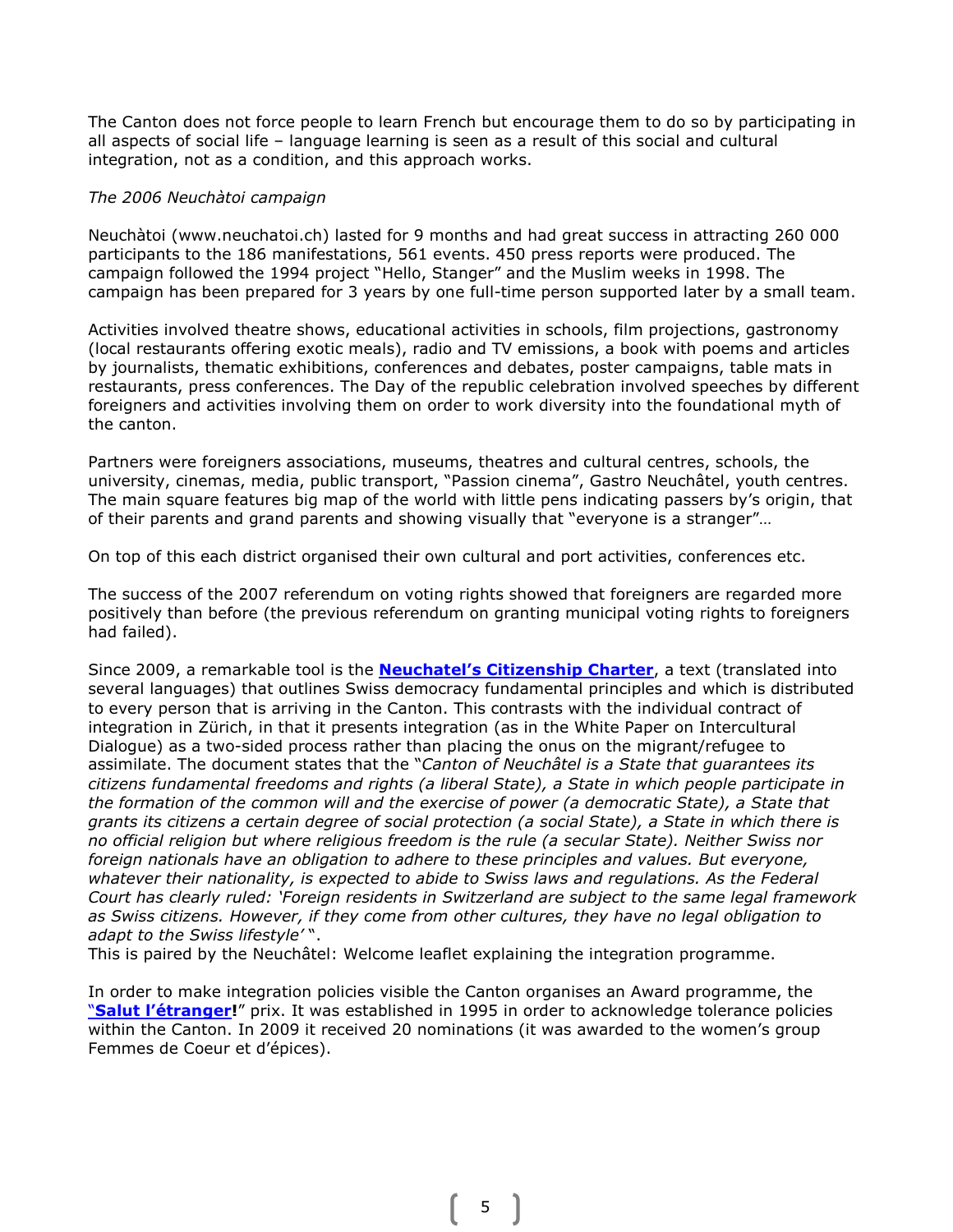The Canton COSM itself was awarded in 2010 the "Excellence dans les services publics" Prix. This was awarded by the Société Suisse des Sciences administratives and the Institut des hautes etudes en administration publique in the category "Gouvernance publique".

# Employment and business

The overall employment situation in the Canton is satisfactory, in part because of the economic dynamism of the region but also due to relentless efforts of public authorities in favour of worker's integration. Indeed, professional integration is one of the three priories of the cantonal integration policy.

Reasons for the emphasis on professional integration: the Swiss industrial products (such as luxury mechanical watches) are exported in the whole world and need to be adapted to foreign markets, but also the republican tradition and the strong workers' movement with an internationalist tradition, which has been very welcoming to foreign workers. The integration through the workers' movement has in the past worked well, but it collapsed with the weakening of trade unions. It then it became incumbent upon public authorities to facilitate foreign workers' integration.

Workers' integration is the focus of projects such as ALTER CONNEXTON: for young people in difficulty, mentoring by other young people who have managed in their lives, as role models and de-connect them from the criminal networks; CONCIERGES ET HABITAT: intercultural training for the concierges so that they can also be a link with the host society; MIGRATIONS FEMININES: ensure respect for the rights of women in bars, prostitutes, forced marriages, domestic violence, genital mutilation.

Outstanding issues in relation to employment and integration:

- management of diversity in enterprises
- trans-border workers
- differences in legal status and their impact on employment newly arrived asylum-seekers don't have the right to work, when they eventually work the employers need to pay extra taxes to the city)
- non-recognition of qualifications
- too rigid legislation with regard to conditions for delivering work permits.

Recommendations:

- employers to take better into account professional qualifications of migrants
- enterprises to celebrate and take advantage of the diversity of their personnel. For instance the Chamber of commerce in their brochure about the next 25 years praises intercultural mixing and immigration as a source of population growth.
- employment services to train their employers in intercultural communication and employ immigrants as councilors
- state and para-state services such as police, buss drivers, teachers to open up to foreigners
- increase the offer of French classes and use the European language portfolio
- Enforce the use of anonymous VCs in job applications. A study of the Swiss Integration Forum in 2003 demonstrated that CVs with foreign names were systematically rejected. Geneva is experimenting with anonymous CVs. Others suggest to combat the problem by coaching managers in intercultural competence rather than by imposing anonymous CVs.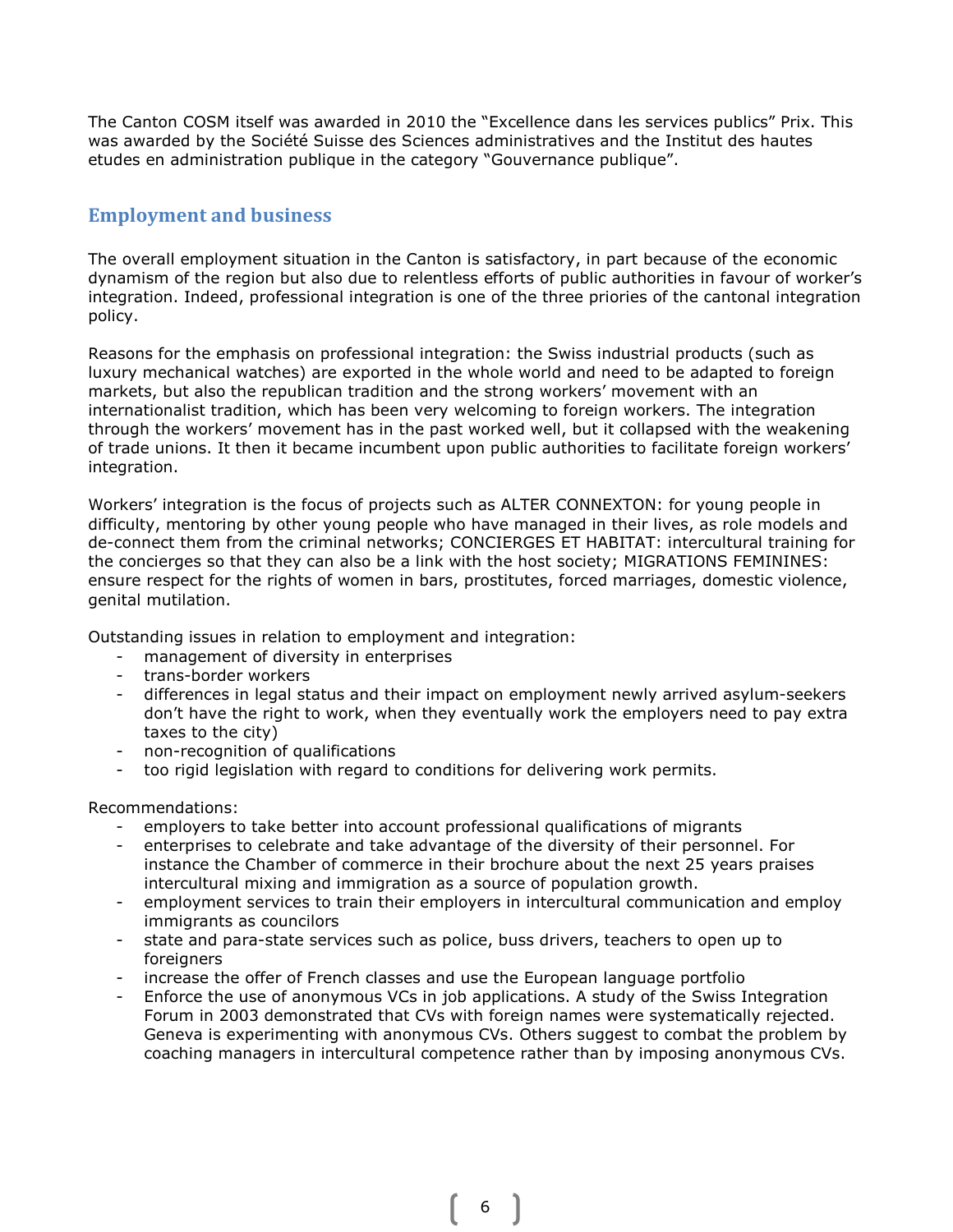**NIVAROX** (producer of mechanical hearts for the big Swiss watch brands) – "we will be obliged to integrate people, there is no other choice."

The number of people employed by the Neuchâtel watch-makers fell from 90.000 to 30.000 people in a couple of years in the 1980s when the Japaneses quartz watches crowded out the mechanical Swiss watches.

Now the demand for Swiss mechanical watches is again up and the turnover is increasing 25% per year. The needs for workers are growing accordingly in a context of low natural population growth (1.4 children per woman in Switzerland). The Swiss watch industry is de facto dependent on foreign workers and has developed programmes, together with the association of CIOs of the Swiss watch group, the association of Neuchâtel industries, the association of Heads of enterprises, to improve the managers' intercultural skills through:

- seminars about intercultural relations
- training courses sessions with 10 managers two half-days
- seminars par function (for instance DRH)

In addition, training classes are organised for new foreign workers to present and discuss

- the Swiss political system
- the Citizens charter Swiss principles and values
- residence status and related problems
- the educational system
- health and welfare issues

The following projects have been put in place to improve access of foreigners or people of migrant origin to employment (and enlarge of the pool of potential employees):

Speranza 2000 – recruitment and training of marginalised young people, in co-operation with social services who select suitable candidates following technical criteria. The young people are observed at the work place for 12 weeks and eventually offered a work contract of unlimited duration. For 1 year, all 48 young people participating in the project have remained in the enterprises. Around 30% of them only were Swiss nationals.

Speranza bis: a home-to-work scheme for mothers who had stopped for 10-15 years to work and cannot find jobs. Over 20 women have already participated.

Another scheme will be developed for people with disabilities. The managers will also be trained in this respect.

The trainings have been extended to the entire SWISS group.

In the future the scheme might be exported to all economic branches of the canton, especially in branches where there is a shortage of workers. A class with 10 young people has been set up by Gastro Neuchatel for service in restaurants/hotels, and the group will find employers for those who succeed in the class.

The same scheme has been extended to France in order to find workers for French enterprises.

7 ]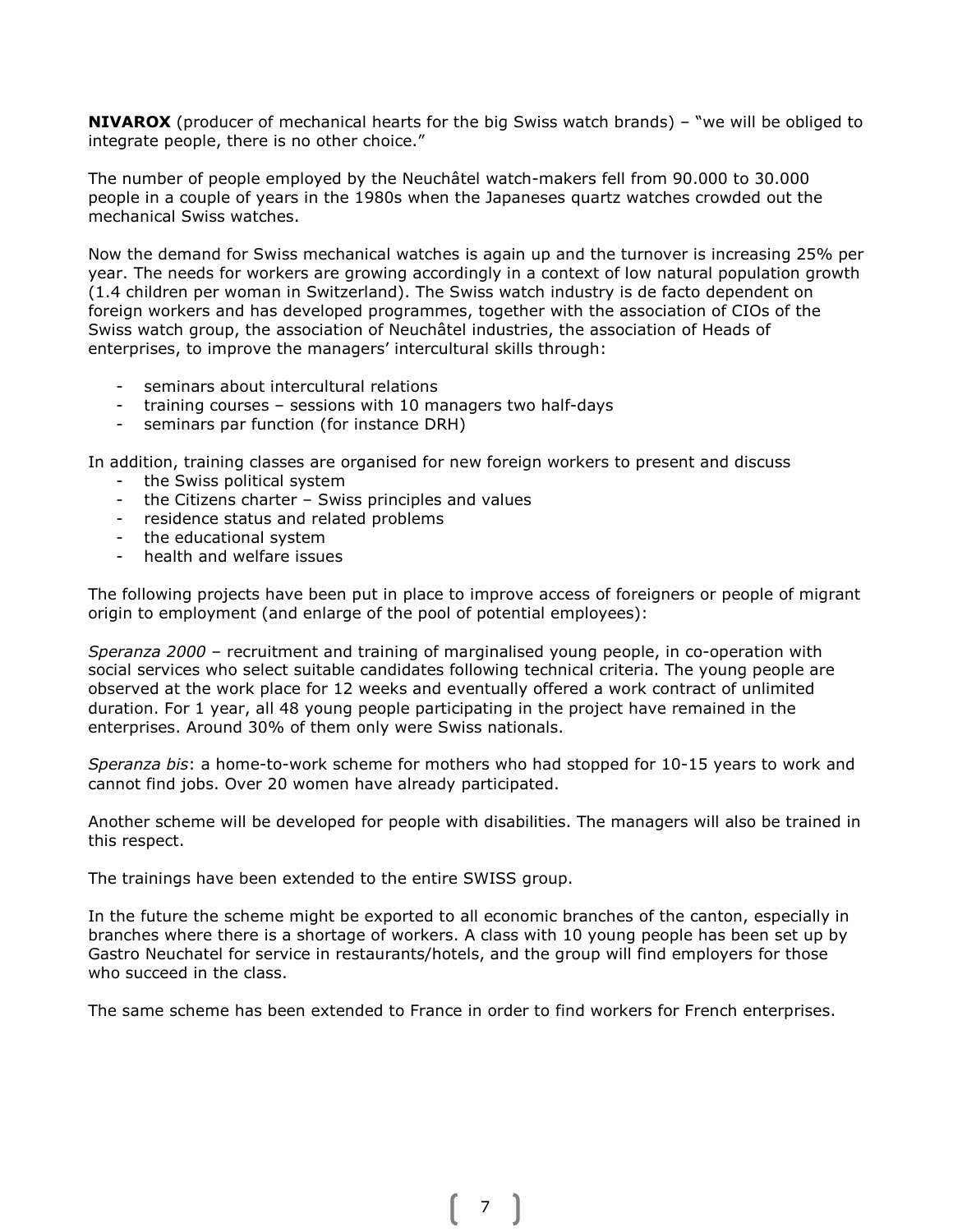#### Media

In Switzerland there are almost no journals which have national penetration. The main newspapers in Neuchâtel are L'Express (since 1738) and l'Impartial (since 1881). They have around 40 journalists, together circulate in 40.000 copies and are ready by around 100.000 readers, i.e. over 60% of the Canton population. The readership is however aging and the newspapers find it hard to renew it.

The journalists are often of immigrant origin or foreign residents and are very sensitive to the diversity and integration issues despite the fact that their readership is much more conservative. However, sensitivity and respect for diversity are a matter of editorial policy for the newspaper and they would not change their policy to avoid possible conflicts.

The newspapers report often on the celebrations of different ethnic communities. During the training camp of the Portuguese team for Euro2008, they will publish one page in Portuguese everyday and present Portuguese culture.

Valérie Kernen is a free lance journalist who resigned from her job in radio to be able to present a different type of information. In her view the media have no time to go towards foreign residents, to take the time to discuss with them – the groups the most stigmatized are those whom journalists have the least time to approach. This is why she started to write portraits of people of immigrant origin. Each time the interview takes several days – journalists who work as employees have no time for this sort of thing. The city pays for her work. RTN diffuses her report since 4 years because they don't cost them anything.

One of the Neuchâtel media's flagship initiatives has been the week of integration in public service media which involved a number of reports about foreigners and their lives. The week has been very successful.

There are almost no community media in Neuchâtel.

## Cultural projects

The canton does not have as such a policy of access to culture (artistic policy). They support cultural institutions but do not work on cultural participation, for instance with schools. At federal level the policy is to focus in school on academic learning and leave aside artistic and sport education. It depends on the good will of schools to work on integration, civic issues, art etc. but schools feel too overburdened to develop new activities.

Some of the projects supported by the Service du Délégué aux étrangers can be cultural if they are done for the purposes of integration. Thanks to the Neuchàtoi campaign, the partnership with cultural actors has been greatly developed. Cultural activities can be effective if they are followed by debates.

In the context of a Federal integration programme cultural and neighbourhood projects were supported, and the Service helped NGO actors to present such projects. Now the Federal policy has changed and the new programme 2008-2011 which will support only language classes and information session. The demand for cultural projects is growing but there resources of the canton are limited – they provide around 600  $\epsilon$  per project in contrast to 10.000  $\epsilon$  in the context of the federal programme. The Canton encourages (financially) projects where two or more ethnic associations work together.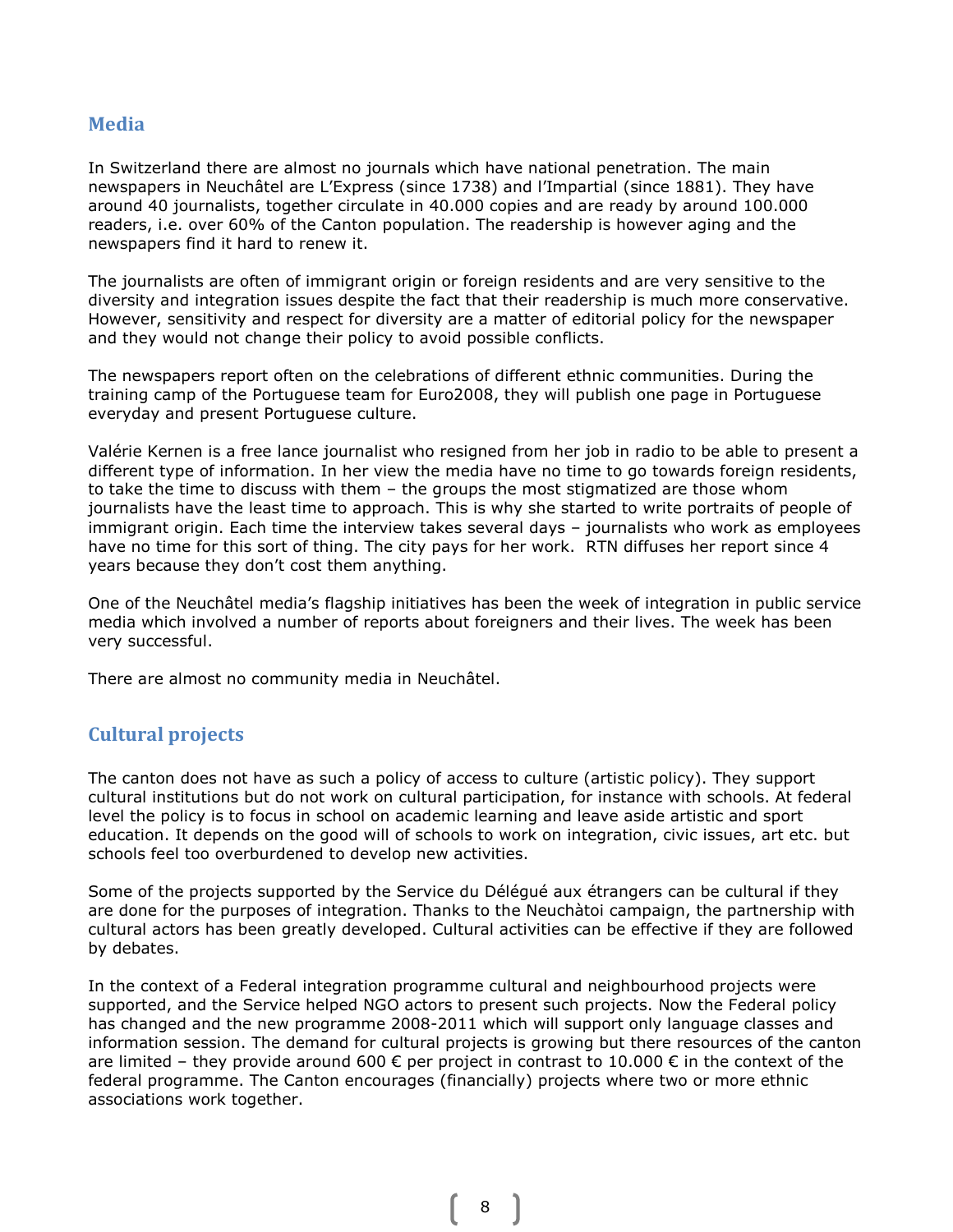The Association "Internos" has as an explicit goal to encourage operation between associations. Bibilomonde is an intercultural library which works with many associations.

In the context of Neuchàtoi an African association worked with a local museum so that the portraits of several personalities from Neuchâtel were made by people of African origin.

The city of **Chaux-de-Fonds** (a municipality in the Canton of Neuchâtel) has as a fundamental objective to encourage intercultural and community exchanges and thus develop a stronger social fabric. The city creates conditions, advises and orients social actors towards an intercultural exchange. The city is planning to establish a task force of representatives of local services in different fields and reflect on a more formal intercultural strategy. Another project is to prepare a report on the city actions of the in the field of culture, including from the point of view the role of culture for integration.

Club 44 – organises every week a lecture and debate on a certain theme. The canton museums, the Romanish popular theatre work with Club 44 so that cultural events staged are followed by discussions.

La plage de six pompes (a festival of street theatre) and Les Vivamitiés (an anuual series of events around a particular country) are examples of cultural events with an intercultural inspiration. The cultural institutions also participate with dedicated exhibitions, concerts, plays – many outdoor events and free.

Théatre du Passage Compagnie du Passage have been established in 2000. Their choice is to work on humanistic and political themes, not on integration as such. They have adapted the play "5 men" by an Australian author, performed by immigrant actors, about the life of 5 immigrant construction workers. The play has been extremely successful.

The classical cultural institutions all face the challenge of reaching out beyond their usual audiences. Publicity and free invitations work up to a point. The Neuchàtoi campaign has definitely brought in new publics. The Service du Délégué aux étrangers proposes a list of addresses to cultural institutions to target new publics to participate in events which have an intercultural value. They also provide support (publicity etc.) to cultural events organised by associations.

#### Education and youth

Today there is no policy at the level of the Canton de Neuchâtel in relation to intercultural education. There are civil education classes dealing with religion and humanism. There are also mother tongue classes. Schools may organise integration activities at their own initiative but these are not integrated with other policy levels.

Schools participate in the integration effort by organising, for instance, adaptation classes with accelerated French language programme. These classes can appeal to the intercultural mediation service of the Canton; information sessions are organised for parents; a class for "youth in transition" is put in place for pupils who need to improve their language skills before continuing regular education and who are older than the age of obligatory schooling.

Primary children from non-Francophone backgrounds are given two years support to learn French and catch up. There is not the same flexibility at the secondary level, because of the constraints of the timetable, amid pressure from the Federal Government to raise the country's overall PISA rating. Non-Francophone parents may offer their children little support in pursuing the 'higher'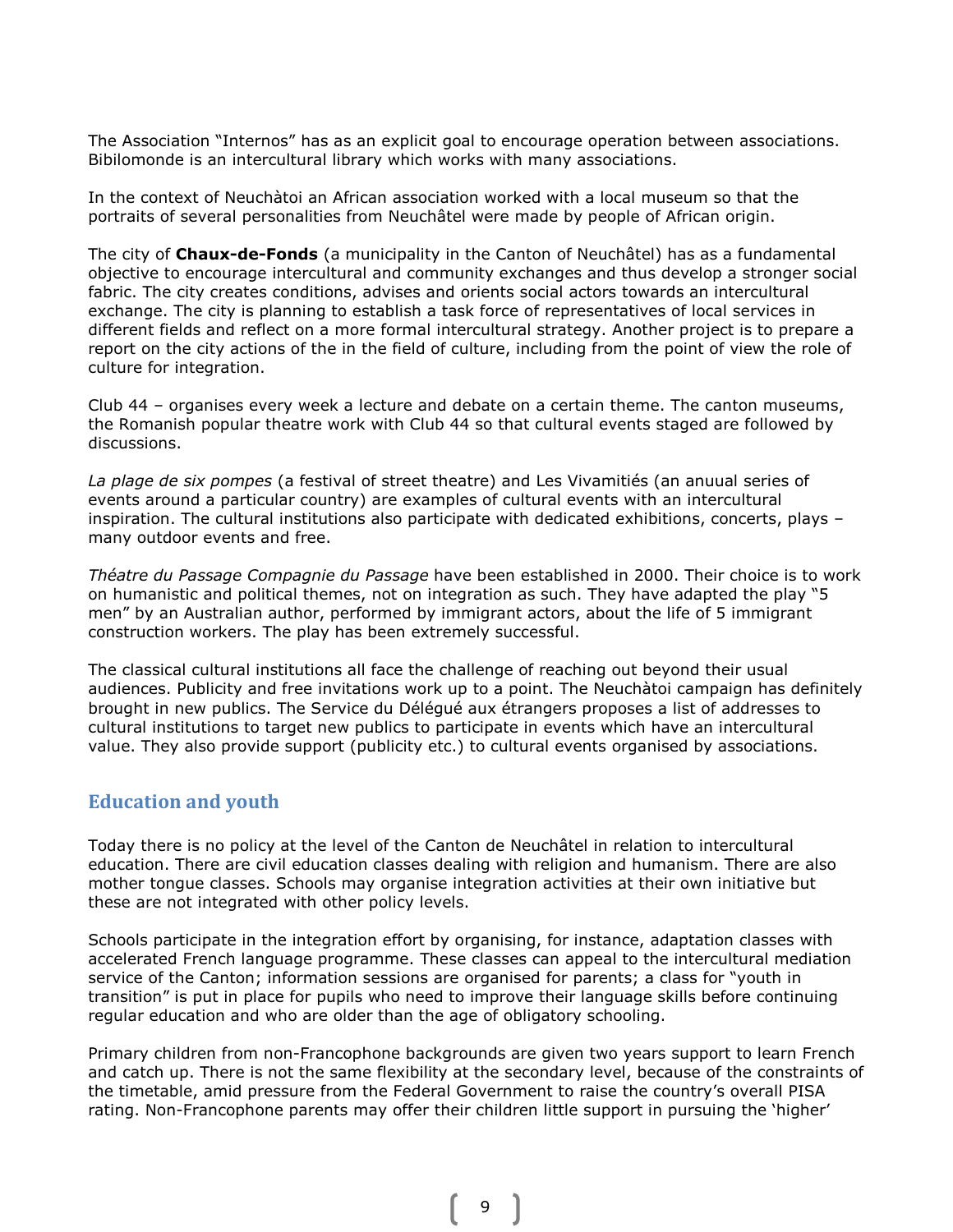subjects. Secondary students at the centre who spoke to the ICC experts however all saw it as normal that there were several nationalities in class and were very competent in French while speaking their mother tongue en famille.

The Youth and Integration Service (Service de la jeunesse et de l'intégration) offers support to students who are involved/facing issues of violence, disabilities, dropping out of school. It was established in 2008 and responds to the invitation by school heads to intervene in order to support families and teacher mediators who are dealing with students' difficulties (absenteeism is mainly a female problem, violence a male one). The socio-educational counsellors usually work with families in order to establish and to improve significant and positive relations between the school and the families (with the help of linguistic mediators when necessary). They also help to facilitate the transition of specific students when enrolling in secondary school. Challenges tend to be greater for refugee children: whereas the families of immigrants often join them only if and when they have become settled, refugee families arrive all at once and have no chance to adjust in a graduated way.

A particular goal of the integration programme is to offer alternatives to young people who might otherwise engage in delinquency, in a context where even such parties as would otherwise claim to be anti-racist have adopted the language of the radical populist right.

Youth activities taking place at the municipal level include support to the local Youth Council and (16-25 years old) Youth Parliament. Educational second chance initiatives focus on the Semestre de motivation, helping (15-20 years old) young people who are failing to participate in secondary school curricula to design their own project to enrol again. The support includes helping young people to adequately prepare to pass the necessary tests, without which access to apprenticeships cannot be secured. Motivation is a particular challenge for yong people from less well socialised households, as with some Portuguese migrants whose attitude to integration is instrumental because of the expectation of return and with some from ex-Yugoslavia, for example because of the Albanian boycott of the Serbian education system in Kosovo. Children of undocumented/precarious immigrants often face irregular schooling.

Younger (11-15) kids can count on psychological support from local counsellors who implement "case management" strategies to handle critical situations. Other measures are implemented to support parenthood and to enable parents to facilitate the integration of pre-primary school children. The Service has designed seven measures to encourage reading abilities at the crèche level, structured in a 2009-2012 programme that is hosting daily 500 children between 4 months and 6 years of age, paying attention to a "mixité" approach to reading abilities, against the backdrop of a range of maternal languages. The Service co-operates with the Federation of the Migrant Communities to provide coaching to parents who are facing difficulties, involving the work of volunteers who have a migrant background themselves.

The Alter Connection project is addressed to 15-25 years (male) youth and it is meant to respond to the gang phenomenon by providing contacts with potential role models, successful people who have a migrant background. It is centred on six key mentors who are collaborating with a network of secondary mentors.

#### Intercultural mediation and the police

The Service du Dédélégué aux étragers offers a mediation service (SDE), defined by the law on the integration of foreigners, to individuals or groups who request it (and sometimes at their own initiative) and plays an active role in the negotiation between the parties involved in a particular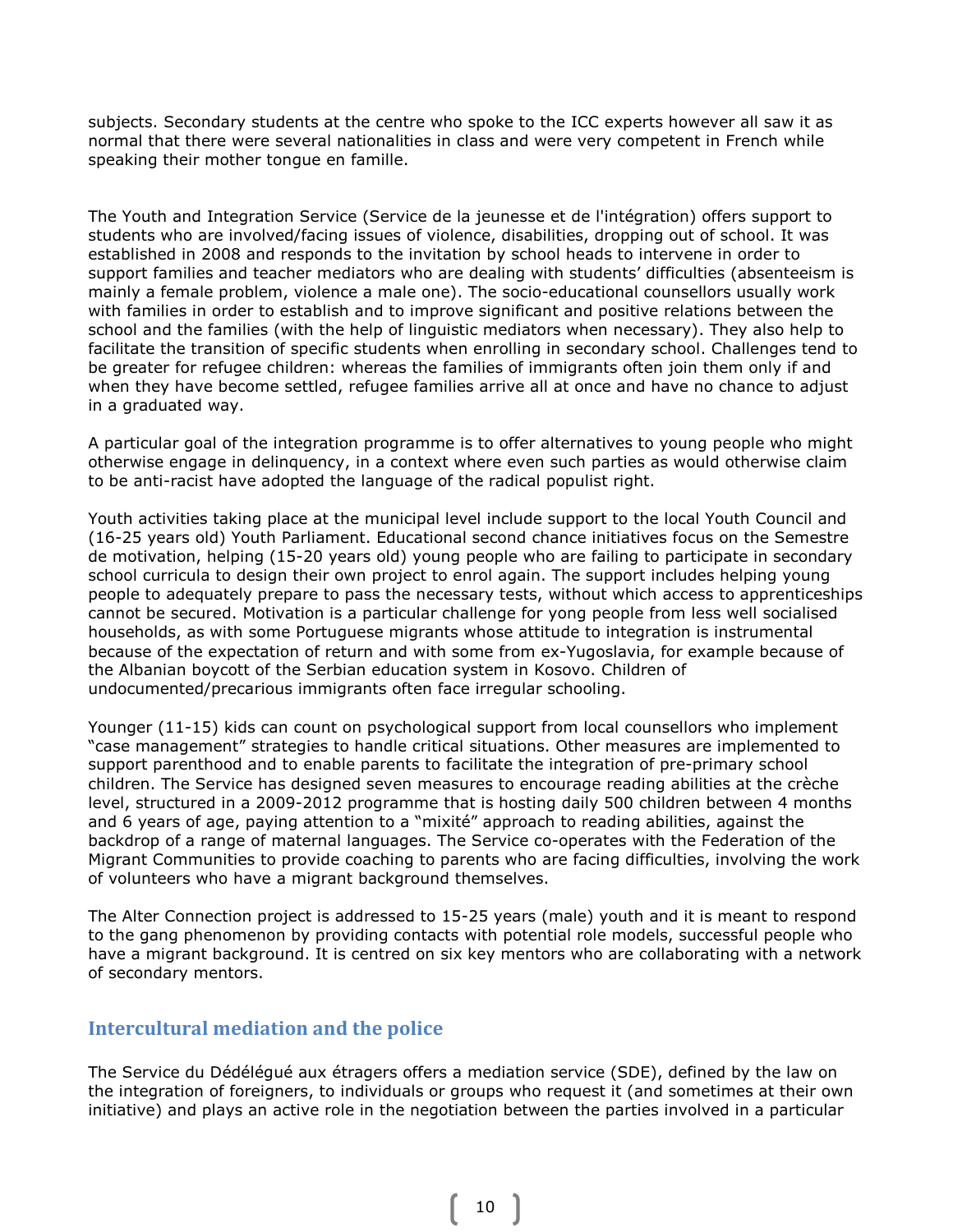conflict. The service operates through a network of non-salaried mediators, interpreters and a centre for consultations offered in the mother tongue.

Initially interpreters came as volunteers through charity organisations, only in 2000 an agreement was signed to begin remunerating interpreters with a symbolic sum. In 2006 the remuneration was established on a salary basis with social insurance etc. Remuneration is, however, still low in comparison with market rates.

The interpreters are recruited, certified and trained as necessary, including in relation to migration, mediation and intercultural issues. Now the service has 83 interpreters mastering 40 languages and covering 95% of languages spoken in Neuchâtel.

Schools often solicit mediators, for instance when some African kids were placed in institutions when family conditions were judged unfavorable and parents thought that this was based on a racial prejudice.

The service is open to all, regardless of origin, they are attentive not to "overethnicise" the questions (and are aware of the dangers of natives feeling forgotten if all attention is focused on issues of culture only). Perhaps it is a good idea to change the name of the service which was necessary in the beginning to mark the focus on this public but which now has been overcome.

The SDE deals also with cases (complaints) linked to presumed acts of intolerance, racism and exclusion and provide advise, mediation and other interventions depending on the case. They carry out awareness-raising, training (public administration, police schools, professional centres, schools, enterprises) and monitoring of the phenomena of intolerance and racism and help improve reactivity to acts of racism and intolerance.

An interesting example of the effectiveness of this work is the case of a heavy racist attack by a couple of young people against a refugee centre. The court sentenced the perpetrators to follow an anti-racist training with the Centre, a training which produced proven behavioral changes.

The Police offers a mediation service since 2008 through a network of médiateurs urbains: urban mediators who are able to provide adequate supports to public events such as the Euro 2008. These (police) multilingual mediators have the role to identify and to prevent potential conflict during the key moments of (international) sport and cultural mass events. The Euro 2008 experience was based on the 2006 "policiers de quartier" experience and it proved positive. It involved forty mediators over a period of three weeks (50% of them from the COSM mediators pool). They handled a total of 28 cases (only in two cases the mediators had to further involve the police). It sparked the idea to introduce in five city neighbourhood the "policier social", trying to interact pro-actively with local inhabitants to prevent local tensions and conflicts.

Issues present themselves on the streets more chaotically than when formally presented in the police station and there is no overlap between these mediating officers, who wear yellow 'mediator' tee-shirts and other agents. With one for each of the five neighbourhoods, they each have each to meet some 3,000 people by knocking on their doors and asking them about their problems—90 per cent have nothing to do with the law as such but with neighbourliness issues like noise and rubbish.